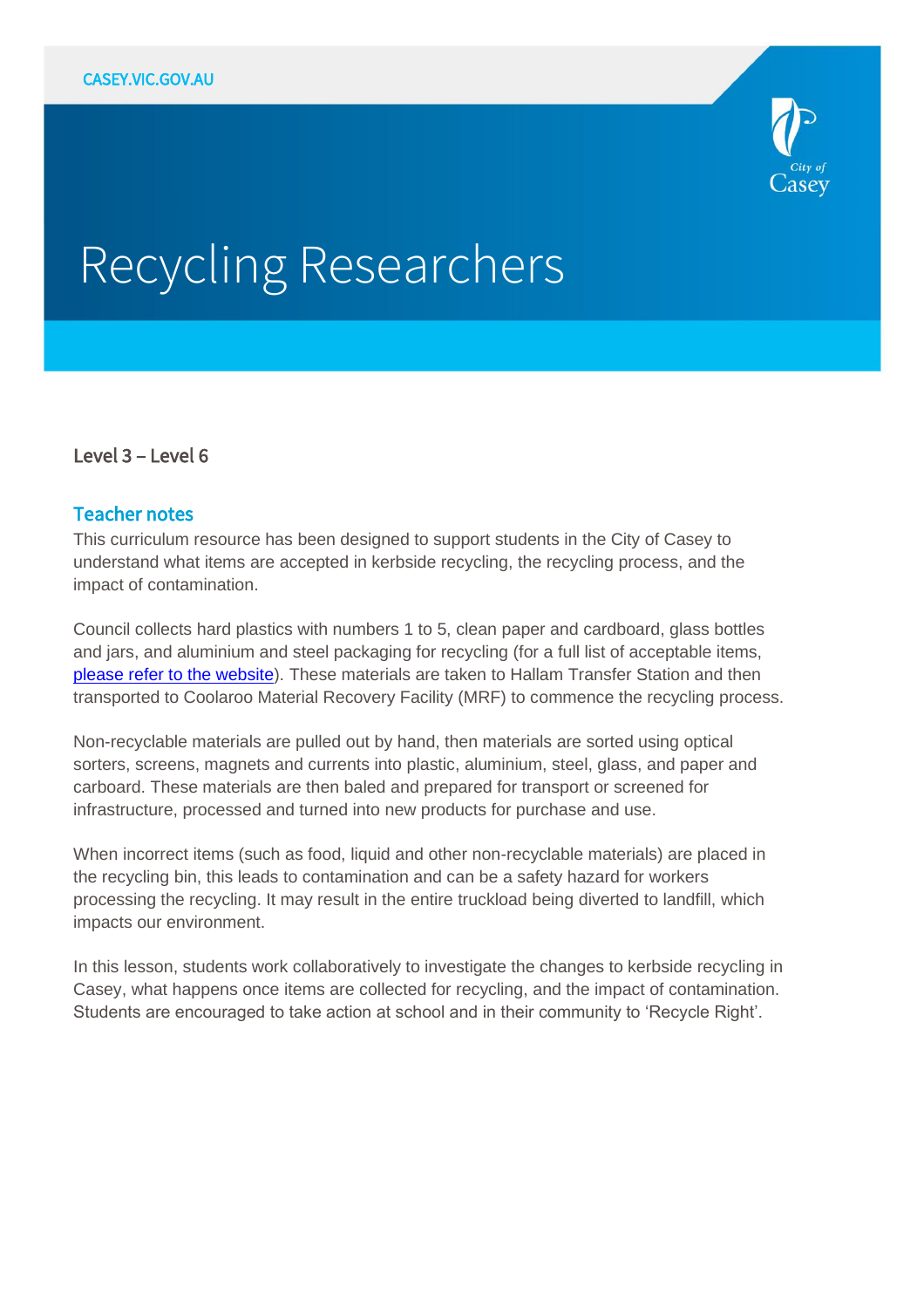# Victorian Curriculum links

## **Science**

- Science knowledge helps people to understand the effects of their actions [\(VCSSU056\)](https://victoriancurriculum.vcaa.vic.edu.au/Curriculum/ContentDescription/VCSSU056)
- Scientific understandings, discoveries and inventions are used to inform personal and community decisions and to solve problems that directly affect people's lives [\(VCSSU073\)](https://victoriancurriculum.vcaa.vic.edu.au/Curriculum/ContentDescription/VCSSU073)

#### **The Humanities**

• Types of natural vegetation and the significance of vegetation to the environment, the importance of environments to animals and people, and different views on how they can be protected; the use and management of natural resources and waste, and different views on how to do this sustainably [\(VCGGK082\)](https://victoriancurriculum.vcaa.vic.edu.au/Curriculum/ContentDescription/VCGGK082)

#### **English**

- Listen to and contribute to conversations and discussions to share information and ideas and negotiate in collaborative situations and use interaction skills, including active listening and clear, coherent communications [\(VCELY275\)](https://victoriancurriculum.vcaa.vic.edu.au/Curriculum/ContentDescription/VCELY275)
- Plan, rehearse and deliver presentations incorporating learned content and taking into account the particular audiences and purposes such as informative, persuasive and imaginative, including multimodal elements [\(VCELY308\)](https://victoriancurriculum.vcaa.vic.edu.au/Curriculum/ContentDescription/VCELY308)
- Clarify understanding of content as it unfolds in formal and informal situations, connecting ideas to students' own experiences, and present and justify a point of view or recount an experience using interaction skills [\(VCELY337\)](https://victoriancurriculum.vcaa.vic.edu.au/Curriculum/ContentDescription/VCELY337)
- Participate in and contribute to discussions, clarifying and interrogating ideas, developing and supporting arguments, sharing and evaluating information, experiences and opinions, and use interaction skills, varying conventions of spoken interactions according to group size, formality of interaction and needs and expertise of the audience [\(VCELY366\)](https://victoriancurriculum.vcaa.vic.edu.au/Curriculum/ContentDescription/VCELY366)

# ResourceSmart Schools links

This activity relates to [ResourceSmart Schools](https://www.sustainability.vic.gov.au/School/Get-started) Waste Module actions B1.2, B1.3, B1.4 and C1.1.

# Learning intentions

- Students will be able to identify and explain common contaminants in Casey's kerbside recycling.
- Students will be able to work collaboratively to research the recyclability of a range of materials.
- Students will be able to reflect upon the impact of contamination on society and the environment.

## **Resources**

- Access to an IWB/whiteboard
- Post-its.
- Computers or tablets with internet access
- A sample of common materials that contaminate the recycling stream (e.g. soft plastics, food waste, bagged recycling, clothing, polystyrenes, e-waste, black plastics, plastic caps, tetra pak/cartons) **or** images of these items.
- Coloured pencils, pens/grey leads.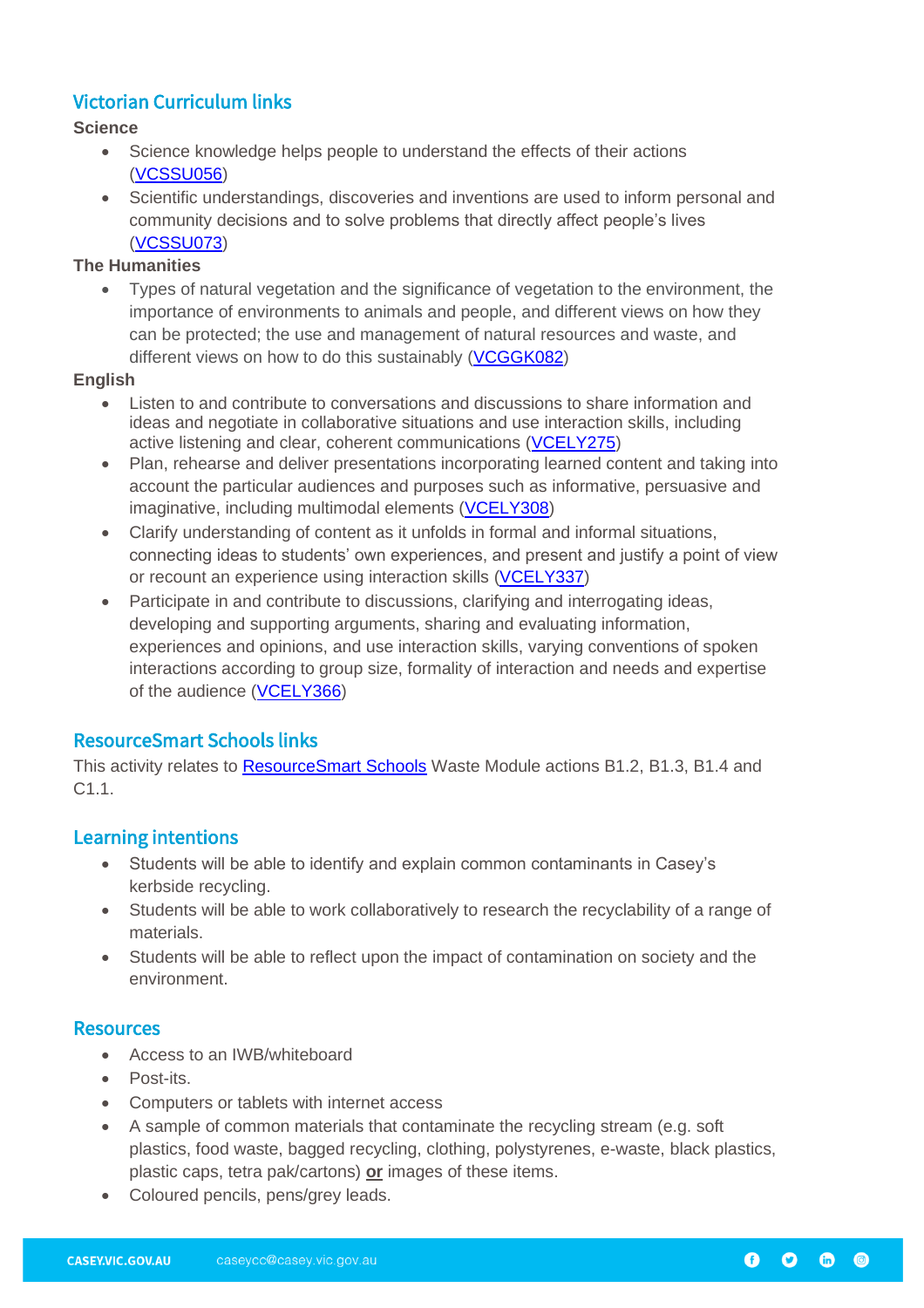• 'Recycling Researchers' template.

# **Differentiation**

- **Support**: Establish small, teacher-led groups to provide direct assistance or organise mixed ability groups to enable peer support, use simplified images or hands-on materials, and modify questions to suit student ability.
- **Extension:** Invite students to investigate other options to recycle items not accepted in kerbside recycling (e.g. soft plastics, clothing, e-waste, stationery, etc.) and create a plan to collect and recycle at home or school. Students may also like to create and share their own 'Recycle Right' campaign to educate their school community or household. This could be in the form of a story, poem, comic, poster or short animation.

## Assessment

As students complete learning tasks, monitor their understanding, and provide feedback as required. Collect and annotate student work samples and note understanding through discussion and reflection questions.

## Lesson structure

#### **Warm up**

- Display the word 'recycling' on the whiteboard/IWB and ask students to jot down what they know and what they want to know about the topic on two separate post-its. If completing the task remotely, use [Padlet](https://padlet.com/) or another shared brainstorming tool.
- Group and discuss ideas as a group and identify misconceptions (e.g. what is accepted in kerbside recycling).

#### **Mini lesson**

- Explicitly teach students that once the items in their recycling bin are collected, they are taken to the Transfer Station and then taken to a Material Recovery Facility (MRF) for recycling. Explain that non-recyclable materials are pulled out by hand, then recyclable materials are sorted by machines and prepared for transport or to be turned into new products.
- Highlight that there have been some [changes to recycling](https://www.casey.vic.gov.au/news/recycling-back-track) and that contamination (or placing incorrect items in the recycling bin) is a problem. Explain that students will be working together in 'expert groups' to research changes and explore the impact of contamination.

#### **Learning tasks**

- Divide students into small, expert groups and ensure that they each have a number.
- Share the 'Recycling Researchers' template and distribute a common item (or item image) that contaminates the recycling stream (e.g. soft plastics, food waste, bagged recycling, clothing, polystyrene, e-waste, black plastics, plastic caps, tetra pak/carton) to each group.
- Students work collaboratively to research what the item is made of, why it cannot be recycled, what happens if it placed in the wrong bin, and more sustainable alternatives. They will each need to record their ideas on the template. Suggested websites for students to use to research their items include the City of Casey's [What you can put in your bins,](https://www.casey.vic.gov.au/what-you-can-put-your-bins) [Other Disposal Options,](https://www.casey.vic.gov.au/where-dispose-unwanted-items) [What happens to your](https://www.casey.vic.gov.au/what-happens-your-waste)  [waste,](https://www.casey.vic.gov.au/what-happens-your-waste) [Cleanaway,](https://www.cleanaway.com.au/sustainable-future/contamination-main/) and [Sustainability Victoria.](https://www.recycling.vic.gov.au/can-i-recycle-this)
- Have students stop and reflect on what they have learned about their item.
- Then, ask students to create new groups based on their number (e.g. all students with the number 1 will need to sit together with their own template). If completing task